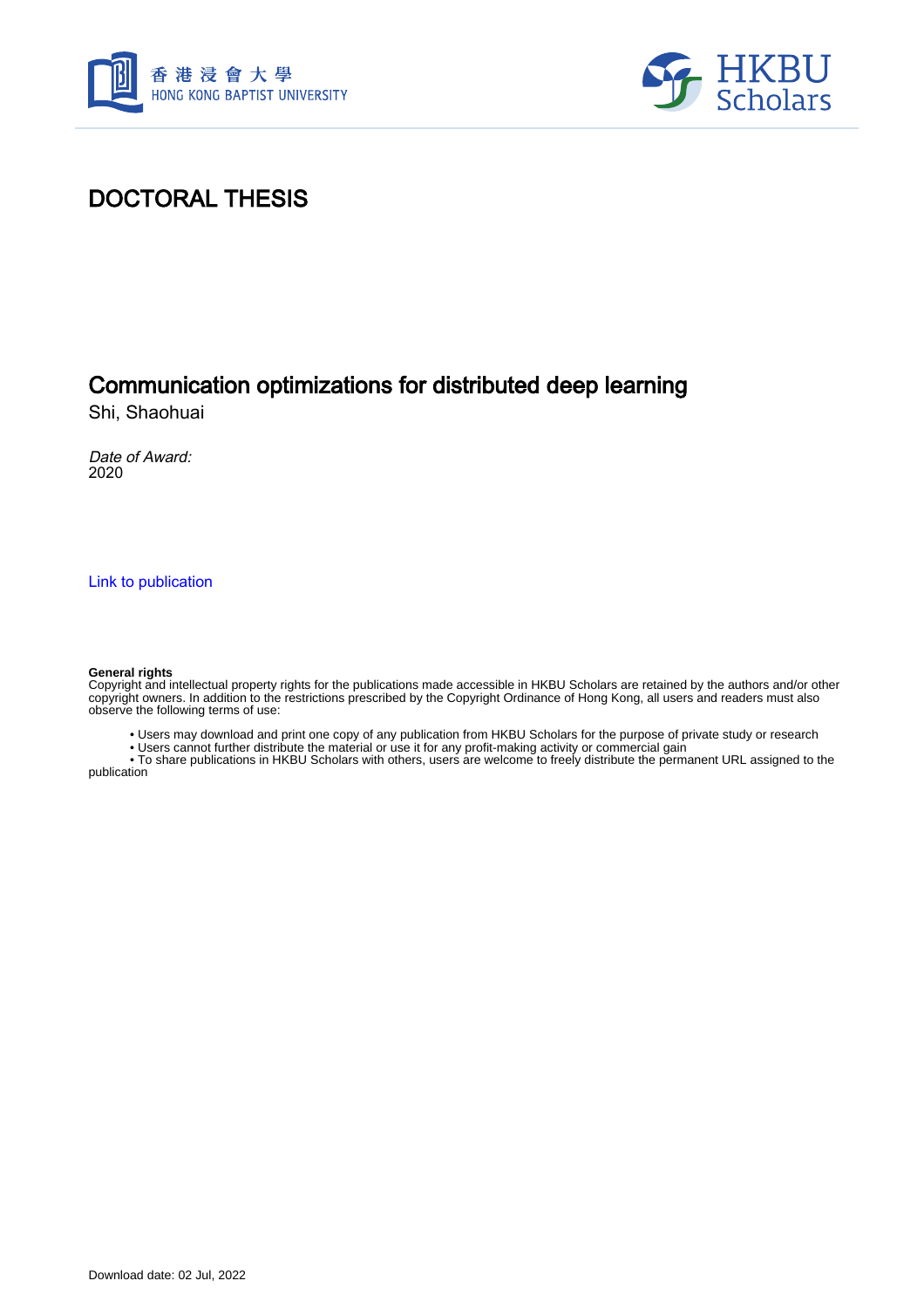## Abstract

With the increasing amount of data and the growing computing power, deep learning techniques using deep neural networks (DNNs) have been successfully applied in many practical artificial intelligence applications. The mini-batch stochastic gradient descent (SGD) algorithm and its variants are the most widely used algorithms in training deep models. The SGD algorithm is an iterative algorithm that needs to update the model parameters many times by traversing the training data, which is very time-consuming even using the single powerful GPU or TPU. Therefore, it becomes a common practice to exploit multiple processors (e.g., GPUs or TPUs) to accelerate the training process using distributed SGD. However, the iterative nature of distributed SGD requires multiple processors to iteratively communicate with each other to collaboratively update the model parameters. The intensive communication cost easily becomes the system bottleneck and limits the system scalability.

In this thesis, we study the communication-efficient techniques for distributed SGD to improve the system scalability and thus accelerate the training process. We identify the performance issues in distributed SGD through benchmarking and modeling and then propose several communication optimization algorithms to address the communication issues.

First, we build a performance model with a directed acyclic graph (DAG) to modeling the training process of distributed SGD and verify the model with extensive benchmarks on existing state-of-the-art deep learning frameworks including Caffe, MXNet, TensorFlow, and CNTK. Our benchmarking and modeling point out that existing optimizations for the communication problems are sub-optimal, which we need to address in this thesis.

Second, to address the startup problem (due to the high latency of each communication) of layer-wise communications with wait-free backpropagation (WFBP), we propose an optimal gradient merging solution for WFBP, named MG-WFBP, that exploits the layer-wise property to well overlap the communication tasks with the computing tasks and can be adaptive to the training environments. Experiments are conducted on dense-GPU clusters with Ethernet and InfiniBand, and the results show that MG-WFBP can well address the startup problem in distributed training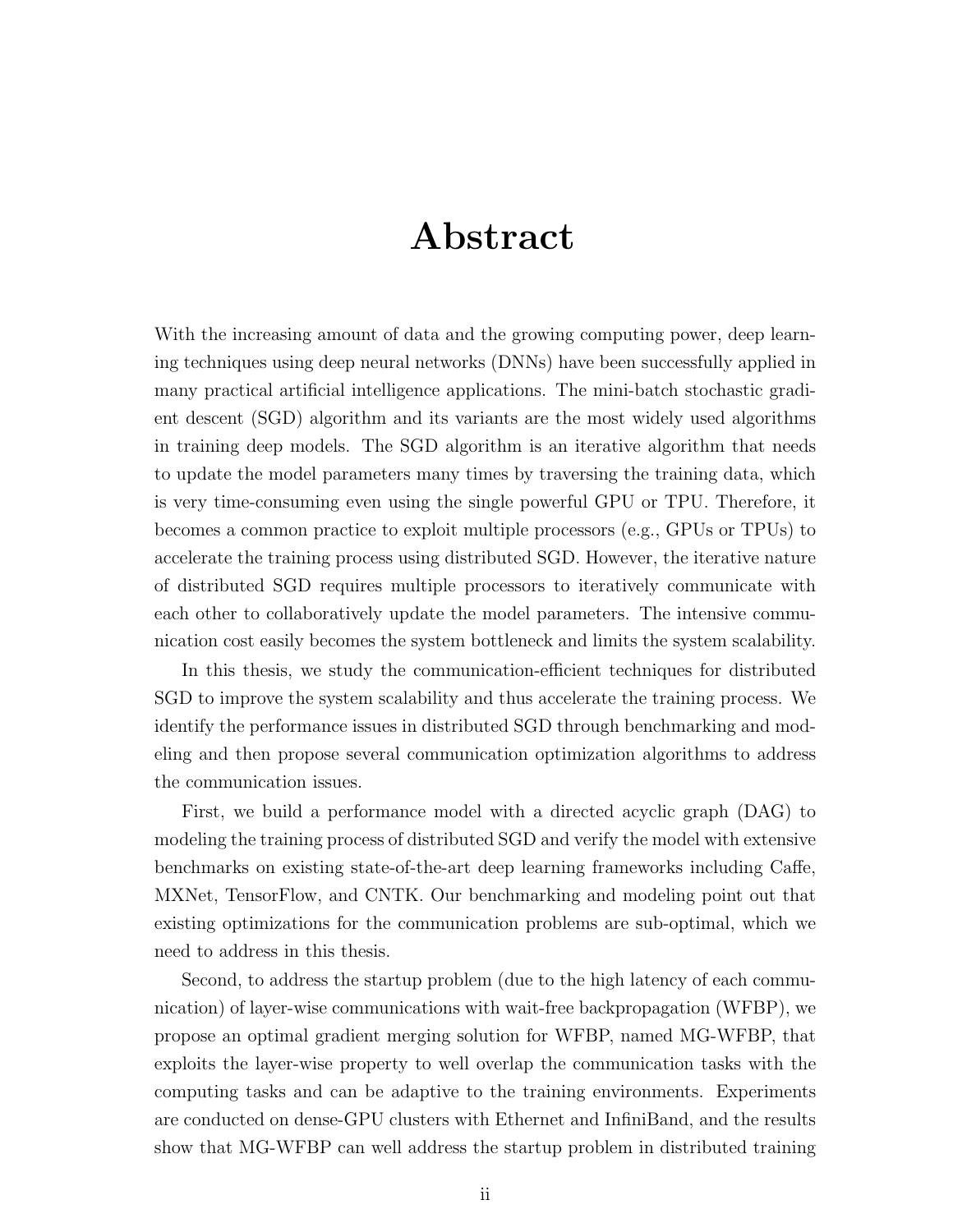of layer-wise structured DNNs.

Third, to make the high computing-intensive training tasks be possible in GPU clusters with low-bandwidth interconnect, we investigate the gradient compression techniques in distributed training. The top- $k$  sparsification can well compress the communication traffic with little impact on the model convergence, but it suffers from a linear communication complexity to the number of workers so that top-*k* sparsification cannot scale well in large-scale clusters. To address the problem, we propose a global top- $k$  (gTop- $k$ ) sparsification algorithm that reduces the communication complexity to be logarithmic to the number of workers. We also provide detailed theoretical analysis for the gTop-*k* SGD training algorithm, and the theoretical results show that our gTop-*k* SGD has the same order of convergence rate with SGD. Experiments are conducted on up to 64-GPU cluster to verify that gTop*k* SGD significantly improves the system scalability with only a slight impact on the model convergence.

Lastly, to enjoy the both benefits of the pipelining technique and the gradient sparsification algorithm, we propose a new distributed training algorithm, layer-wise adaptive gradient sparsification SGD (LAGS-SGD), which supports layer-wise sparsification and communication, and we theoretically and empirically prove that the LAGS-SGD preserves the convergence properties. To further alliterate the impact of the startup problem of layer-wise communications in LAGS-SGD, we also propose the optimal gradient merging solution for LAGS-SGD, named OMGS-SGD, and theoretical prove its optimality. The experimental results on a 16-node GPU cluster connected 1Gbps Ethernet show that OMGS-SGD can always improve the system scalability while the model convergence properties are not affected.

Keywords: Deep Learning, Distributed Deep Learning, Communication Optimizations, SGD, Distributed SGD, Gradient Sparsification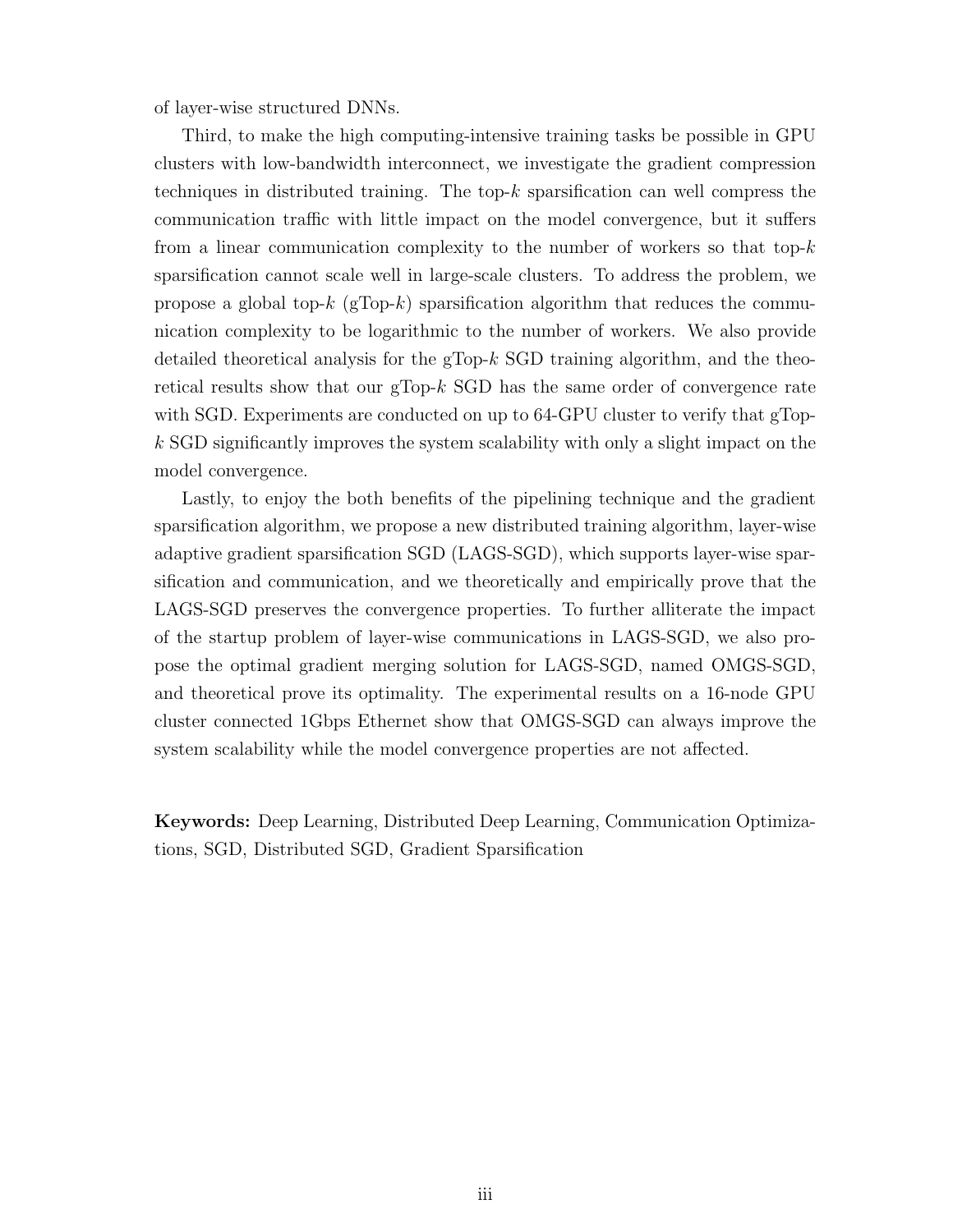# Table of Contents

| Declaration              |       |                                                                             | $\mathbf{i}$              |  |  |  |
|--------------------------|-------|-----------------------------------------------------------------------------|---------------------------|--|--|--|
| Abstract                 |       |                                                                             |                           |  |  |  |
|                          |       | Acknowledgements                                                            | iv                        |  |  |  |
| <b>Table of Contents</b> |       |                                                                             | vi                        |  |  |  |
| List of Tables           |       |                                                                             | $\mathbf x$               |  |  |  |
| List of Figures          |       |                                                                             | хi                        |  |  |  |
|                          |       | Chapter 1 Introduction                                                      | $\mathbf{1}$              |  |  |  |
| 1.1                      |       |                                                                             |                           |  |  |  |
| 1.2                      |       | Parallelisms of Distributed Deep Learning                                   | $\overline{\phantom{a}2}$ |  |  |  |
| 1.3                      |       |                                                                             | 4                         |  |  |  |
| 1.4                      |       |                                                                             | 5                         |  |  |  |
|                          |       | Chapter 2 Related Work                                                      | $\overline{7}$            |  |  |  |
| 2.1                      |       |                                                                             |                           |  |  |  |
|                          | 2.1.1 | Large-Batch Training with BSP $\ldots \ldots \ldots \ldots \ldots \ldots$ 8 |                           |  |  |  |
|                          | 2.1.2 | Lossy Algorithms: Communication Synchronization $\ldots \ldots$ 9           |                           |  |  |  |
|                          | 2.1.3 | Lossy Algorithms: Communication Compression                                 | 10                        |  |  |  |
|                          | 2.1.4 | Lossless Algorithms: Scheduling                                             | 11                        |  |  |  |
| 2.2                      |       |                                                                             | 12                        |  |  |  |
|                          | 2.2.1 |                                                                             | 13                        |  |  |  |
|                          | 2.2.2 |                                                                             | 13                        |  |  |  |
| 2.3                      |       |                                                                             | 14                        |  |  |  |
|                          | 2.3.1 |                                                                             | 14                        |  |  |  |
|                          | 2.3.2 |                                                                             | 14                        |  |  |  |
| 2.4                      |       |                                                                             | 15                        |  |  |  |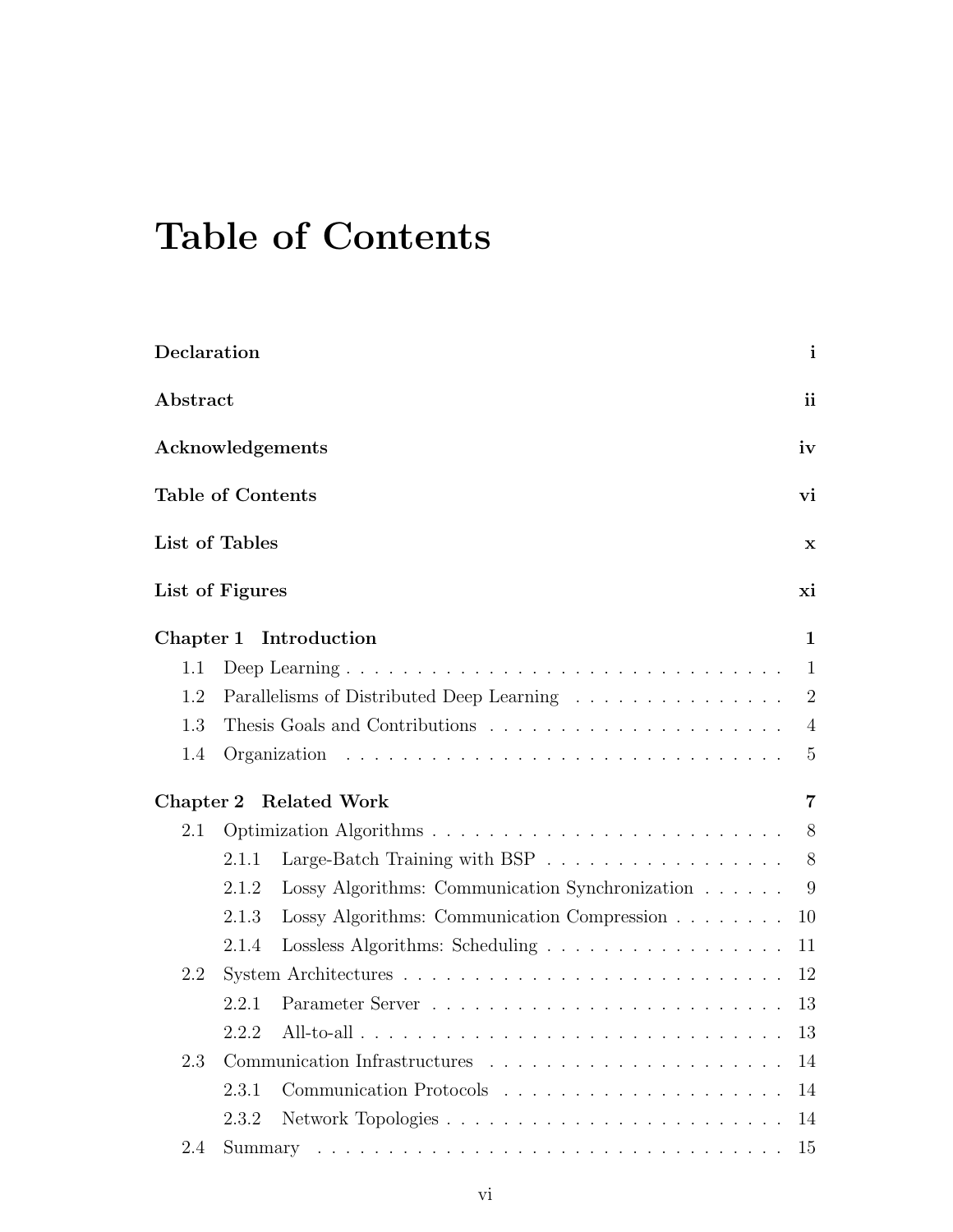|     |                                                                                        | Chapter 3 Benchmarking and Modeling                       | 16 |
|-----|----------------------------------------------------------------------------------------|-----------------------------------------------------------|----|
| 3.1 |                                                                                        |                                                           | 16 |
|     | 3.1.1                                                                                  |                                                           | 16 |
|     | 3.1.2                                                                                  |                                                           | 18 |
| 3.2 |                                                                                        |                                                           | 19 |
|     | 3.2.1                                                                                  |                                                           | 19 |
|     | 3.2.2                                                                                  |                                                           | 19 |
| 3.3 |                                                                                        |                                                           | 20 |
|     | 3.3.1                                                                                  |                                                           | 20 |
|     | 3.3.2                                                                                  | Optimization opportunities                                | 22 |
| 3.4 |                                                                                        |                                                           | 24 |
| 3.5 |                                                                                        |                                                           | 26 |
|     | 3.5.1                                                                                  | Results on Single GPU and CPU                             | 27 |
|     | 3.5.2                                                                                  |                                                           | 27 |
|     | 3.5.3                                                                                  |                                                           | 29 |
|     | 3.5.4                                                                                  |                                                           | 31 |
| 3.6 |                                                                                        |                                                           | 34 |
|     |                                                                                        |                                                           |    |
|     |                                                                                        | Chapter 4 Pipelining Communications with Computations     | 35 |
| 4.1 |                                                                                        |                                                           | 35 |
| 4.2 |                                                                                        |                                                           | 36 |
|     | 4.2.1                                                                                  |                                                           | 36 |
|     | 4.2.2                                                                                  |                                                           | 38 |
|     | 4.2.3                                                                                  |                                                           | 39 |
|     | 4.2.4                                                                                  |                                                           | 40 |
|     | 4.2.5                                                                                  |                                                           | 41 |
| 4.3 |                                                                                        |                                                           | 42 |
| 4.4 |                                                                                        |                                                           | 45 |
|     | 4.4.1                                                                                  |                                                           | 46 |
|     | 4.4.2                                                                                  |                                                           | 49 |
| 4.5 | System Implementation $\ldots \ldots \ldots \ldots \ldots \ldots \ldots \ldots \ldots$ |                                                           |    |
|     |                                                                                        |                                                           | 51 |
|     | 4.5.1                                                                                  | Time Measurement of Backward Propagation                  | 52 |
|     | 4.5.2                                                                                  | Parallelism between Gradient Computation and Aggregation. | 52 |
|     | 4.5.3                                                                                  |                                                           | 53 |
| 4.6 |                                                                                        |                                                           | 53 |
|     | 4.6.1                                                                                  |                                                           | 53 |
|     | 4.6.2                                                                                  | Measurement of All-reduce Communication                   | 54 |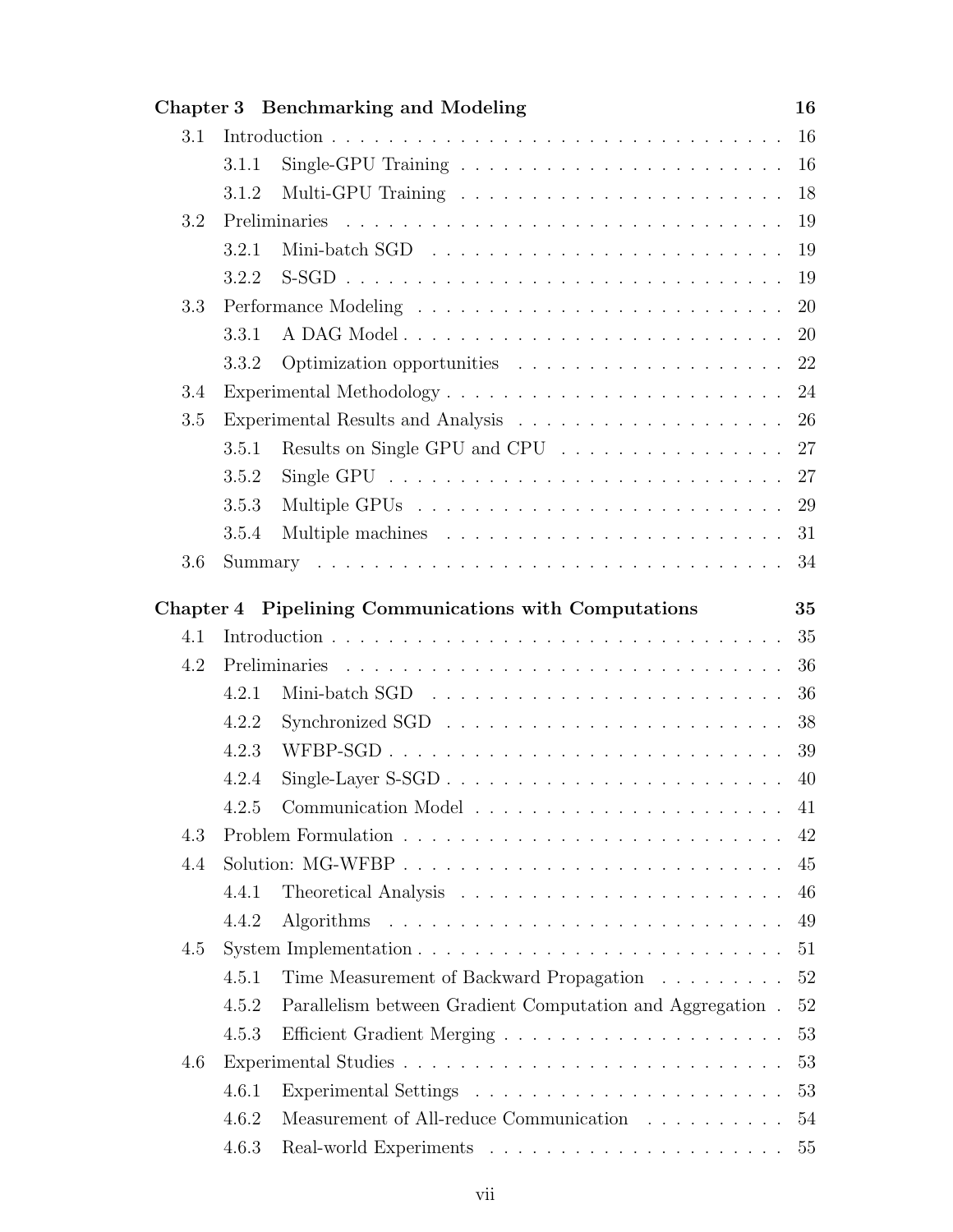|           | 4.6.4                                                                       | 59                                                                         |  |  |  |
|-----------|-----------------------------------------------------------------------------|----------------------------------------------------------------------------|--|--|--|
| 4.7       |                                                                             | 60                                                                         |  |  |  |
| Chapter 5 |                                                                             | 62<br><b>Gradient Sparsification</b>                                       |  |  |  |
| 5.1       |                                                                             |                                                                            |  |  |  |
| 5.2       |                                                                             | 65                                                                         |  |  |  |
|           | 5.2.1                                                                       | 65                                                                         |  |  |  |
| 5.3       | The Algorithm of $gTop-k$ S-SGD $\ldots \ldots \ldots \ldots \ldots \ldots$ |                                                                            |  |  |  |
|           | 5.3.1                                                                       | 68<br>Observations from Top-k sparsification $\ldots \ldots \ldots \ldots$ |  |  |  |
|           | 5.3.2                                                                       | 68                                                                         |  |  |  |
|           | 5.3.3                                                                       | Communication-Efficient Collective<br>68                                   |  |  |  |
|           | 5.3.4                                                                       | Communication Complexity Analysis<br>71                                    |  |  |  |
|           | 5.3.5                                                                       | The Algorithm of $gTop-k$ S-SGD $\ldots \ldots \ldots \ldots \ldots$<br>72 |  |  |  |
| 5.4       |                                                                             | 72                                                                         |  |  |  |
|           | 5.4.1                                                                       | 73                                                                         |  |  |  |
|           | 5.4.2                                                                       | 74                                                                         |  |  |  |
|           | 5.4.3                                                                       | Main Proofs<br>75                                                          |  |  |  |
| 5.5       |                                                                             | 79                                                                         |  |  |  |
|           | 5.5.1                                                                       | 79                                                                         |  |  |  |
|           | 5.5.2                                                                       | Verification of Assumption 5.4.1 and Convergence $\dots \dots$<br>81       |  |  |  |
|           | 5.5.3                                                                       | 82                                                                         |  |  |  |
|           | 5.5.4                                                                       | 83                                                                         |  |  |  |
| 5.6       |                                                                             | 84                                                                         |  |  |  |
| Chapter 6 |                                                                             | Layer-wise Adaptive Gradient Sparsification<br>85                          |  |  |  |
| 6.1       |                                                                             | 85                                                                         |  |  |  |
| 6.2       |                                                                             | 87                                                                         |  |  |  |
|           | 6.2.1                                                                       | 87                                                                         |  |  |  |
|           | 6.2.2                                                                       | 89                                                                         |  |  |  |
|           | 6.2.3                                                                       | LAGS-SGD: Pipelining on TopK-SGD $\ldots \ldots \ldots \ldots$<br>89       |  |  |  |
|           | 6.2.4                                                                       | 90                                                                         |  |  |  |
|           | 6.2.5                                                                       | 90                                                                         |  |  |  |
| 6.3       | Convergence Analysis of Layer-wise Sparsification                           |                                                                            |  |  |  |
|           | 6.3.1                                                                       | 91                                                                         |  |  |  |
|           | 6.3.2                                                                       | 92                                                                         |  |  |  |
| 6.4       |                                                                             |                                                                            |  |  |  |
| 6.5       |                                                                             |                                                                            |  |  |  |
|           | 6.5.1                                                                       |                                                                            |  |  |  |